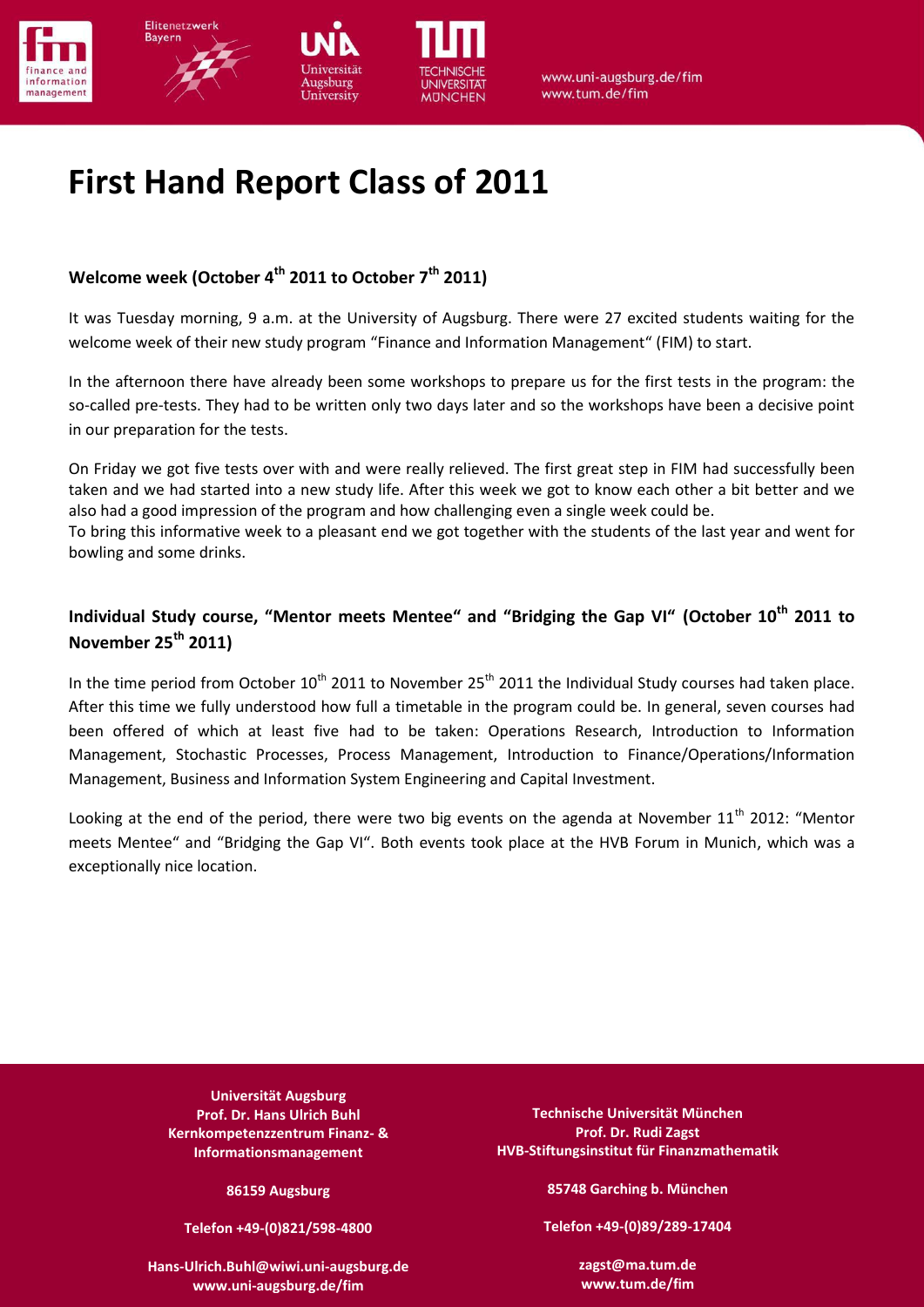





www.uni-augsburg.de/fim www.tum.de/fim

## **FIM Winter School (December 12th 2011 to December 22th 2011)**

wesburg

University

**Informationsmanagement** training. It is the winter school of the program. The first day included a presentation training, the next day we From December  $12^{th}$  2011 to December 22<sup>th</sup> 2011 we had the great possibility to take part in a four-day soft skill had a team building event with some outdoor projects and the last two days professor Dieter Frey (Ludwig-Maximilian-Universität München) held a seminar concerning "Ethic oriented leadership and the psychology of persuasion".

The winter school had taken place in a hostel in Munich. Hence, we were able to enjoy the leisure facilities of Munich besides the exciting program.



#### **The FIM Core Courses (January 2012 – May 2012)**

The lessons of the core courses are based on the knowledge of the individual study courses. We had two parts (each about 6 weeks) of lessons and every one of us had to choose nine lessons. The time of the core courses was very interesting but also very intense because of all the new topics we had to learn in this short period of time. During the core courses most of us found their fields of interest and so we are all were looking forward to get more knowledge in our preferred fields during the elective courses in autumn.

> **Universität Augsburg Prof. Dr. Hans Ulrich Buhl Kernkompetenzzentrum Finanz- & Informationsmanagement**

> > **86159 Augsburg**

**Telefon +49-(0)821/598-4800**

**[Hans-Ulrich.Buhl@wiwi.uni-augsburg.de](mailto:Hans-Ulrich.Buhl@wiwi.uni-augsburg.de) www.uni-augsburg.de/fim**

**Technische Universität München Prof. Dr. Rudi Zagst HVB-Stiftungsinstitut für Finanzmathematik**

**85748 Garching b. München**

**Telefon +49-(0)89/289-17404**

**zagst@ma.tum.de www.tum.de/fim**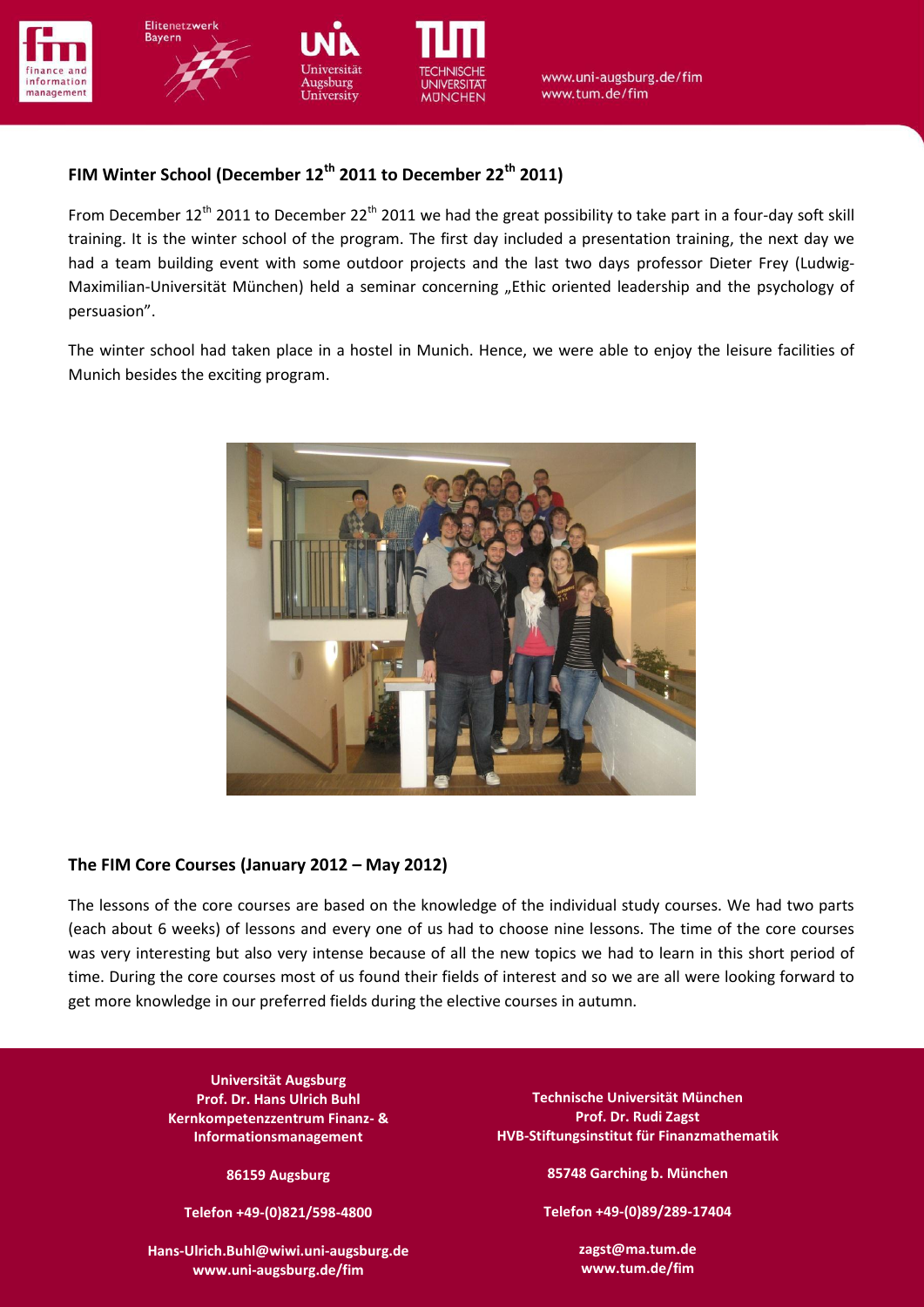





www.uni-augsburg.de/fim www.tum.de/fim

#### **Guest Lectures (March 2012)**

crises. In this workshop the class was divided into different teams which worked on these topics. To get new In March 2012 we had a very interesting workshop. The aim of this workshop was to discuss different social aspects in our society e.g. globalization, our responsibility for the future or the consequences of the economic ideas and impulses some excellent guest lectures were included into the workshop. Prof. Dr. Dr. F. J. Radermacher (professor of computer science, University Ulm) talked about the possibilities to be sustainable. The speech of Dr. Hartmut Wurster (UPM Kymmene Augsburg) was about the "BIOFORE" and the new chances emerging from this concept for the business model of UPM. Prof. Dr. Armin Reller (University Augsburg) talked about different strategies in the context of resources. Finally, Prof. Dr. Thomas Schwartz (University Augsburg) talked about values in our society. Every single guest lecture was really interesting and had a special perspective on the topic. We all got new impulses and had a lot of enriching discussions with the speakers.

#### **Spring School (May 2012)**

From May  $7<sup>th</sup>$  2012 until May 11<sup>th</sup> 2012, after the last exams of the core courses, we stayed a week in the youth hostel in Bad Tölz for the Spring School 2012.

There we could enjoy a diverse program. Amongst others, we had a seminar on "Leadership and Motivation" with Prof. Dr. Lutz von Rosenstiel, an active team day outside and a team reflection workshop with Dipl.-Psych. Friederike Bornträger.

We'll all remember this week as a great and fun experience which helped us to understand leadership, each other and ourselves.



**Proferent Bughtle Burgers Kernett Prof. Dr. Hans Ulrich Buhl Informationsmanagement Kernkompetenzzentrum Finanz- & 86159 Augsburg Informationsmanagement**

**Telefon +49-(0)821/598-4800 86159 Augsburg**

**Telefon +49-(0)821/598-4800**

**www.uni-augsburg.de/fim [Hans-Ulrich.Buhl@wiwi.uni-augsburg.de](mailto:Hans-Ulrich.Buhl@wiwi.uni-augsburg.de) www.uni-augsburg.de/fim**

**Prof. Dr. Rudi Zagst Technische Universität München HVB-Stiftungsinstitut für Finanzmathematik für Finanzmathematikk in Finanzmathematikk in Finanzmathematikk in 85748 Garching b. München HVB-Stiftungsinstitut für Finanzmathematik**

> **Telefon +49-(0)89/289-17404 85748 Garching b. München**

**Telefon +49-(0)89/289-17404**

**www.tum.de/fim zagst@ma.tum.de www.tum.de/fim**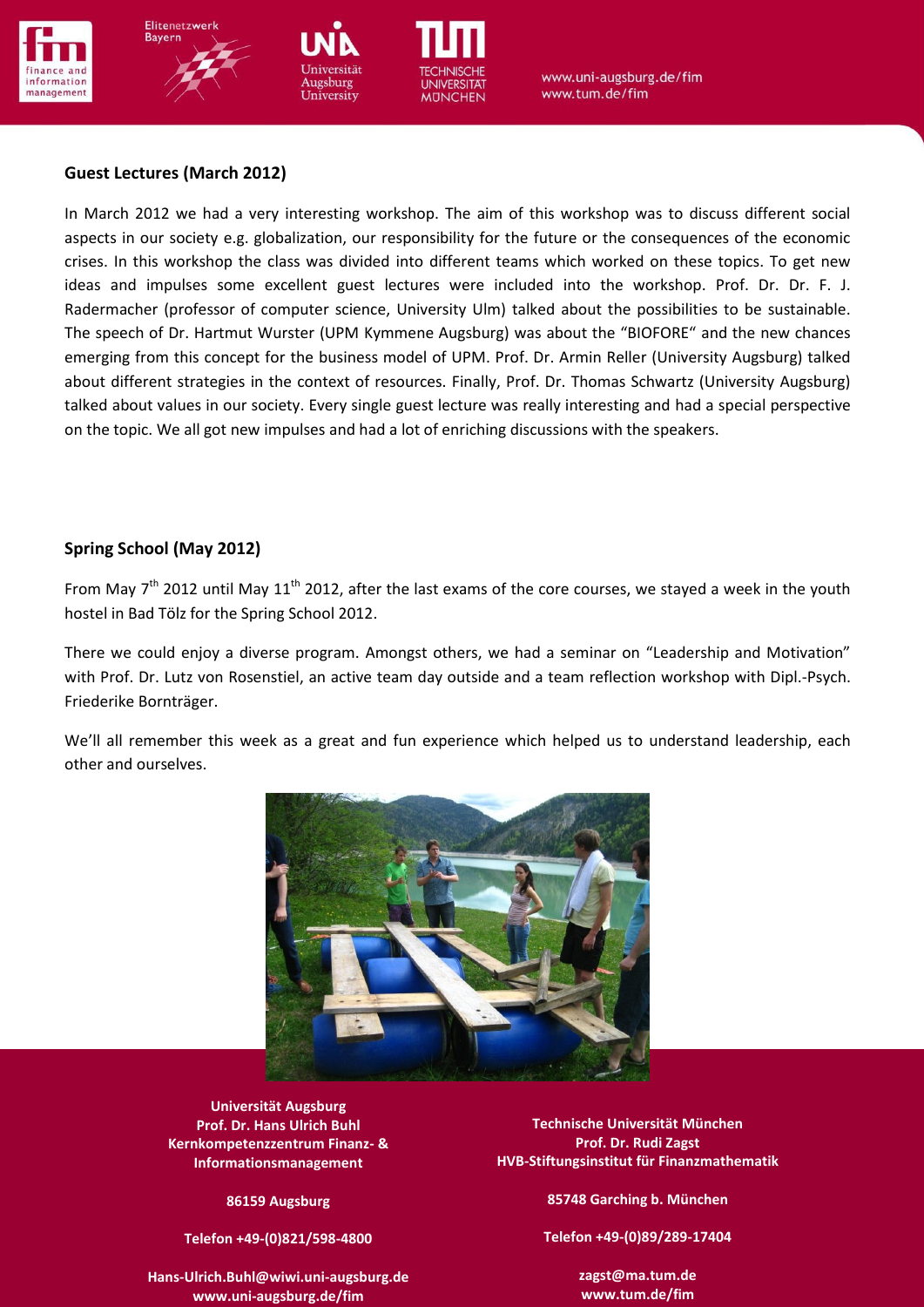



Augsburg

University



www.uni-augsburg.de/fim www.tum.de/fim

## **Individual Research Phase (Summer 2012)**

After consulting their scientific mentors the students could arrange this time according to their individual desires. In the time between May  $14<sup>th</sup>$  2012 and August 17<sup>th</sup> 2012 the "individual research phase" of our class took place. This gave the FIM students opportunities for many different activities.

Most of the students even used the following holidays for their chosen activities. Some FIM students worked as interns at one of the business partners of the program - like UPM Kymmene, Deutsche Bank or Allianz Global Investors. Other students gathered job experiences as interns for other well-known companies.

But many students also used their time for scientific research projects. Some worked on their own, while others formed small teams to profit even more from the interdisciplinarity of the graduate program.

As always, the research projects were supervised by professors of the Technische Universität München and the University of Augsburg. Exemplary topics were "The creation of audience-specific sustainability reports with the use of information systems", "IT-based management control system in the food industry - Can IT and IS help with the quality management of foods and contribute to higher foods security?" and "Risk in dynamic optimization, especially conditional value at risk in revenue management" .

## **Women and Career (May 25th 2012)**

On Friday, May 25<sup>th</sup> 2012, the 7<sup>th</sup> Women and Career event took place in Augsburg. As always the event was organized by female students of the current FIM class. This year's topic was "Successful Women - Successful Lives?"



**Prof. Dr. Hans Ulrich Buhl Universität Augsburg** Four successful women from different companies were available for the discussion of this topic. **Kernett Prof. Dr. Hans Ulrich Buhl Informationsmanagement Kernkompetenzzentrum Finanz- & 86159 Augsburg Informationsmanagement**

> **Telefon +49-(0)821/598-4800 86159 Augsburg**

**Telefon +49-(0)821/598-4800**

**www.uni-augsburg.de/fim [Hans-Ulrich.Buhl@wiwi.uni-augsburg.de](mailto:Hans-Ulrich.Buhl@wiwi.uni-augsburg.de) www.uni-augsburg.de/fim**

**Prof. Dr. Rudi Zagstad discussion the official discussion the opportunity to use the participants had the part<br>After the opportunity to use the participants had the participants had the following get-together to talk to t HVB-Stiftungsinstitut für Finanzmathematik für Finanzmathematikk in Finanzmathematikk in Finanzmathematikk in 85748 Garching b. München** nen speakers in a more private atmosphere atmosphere and get clarifications in a more private atmosphere atmosp<br>**https://www.informationsmanagement** by the strip of the set of the strip of the strip of the strip of the str

> **Telefon +49-(0)89/289-17404 85748 Garching b. München**

**Telefon +49-(0)89/289-17404**

**www.tum.de/fim zagst@ma.tum.de www.tum.de/fim**